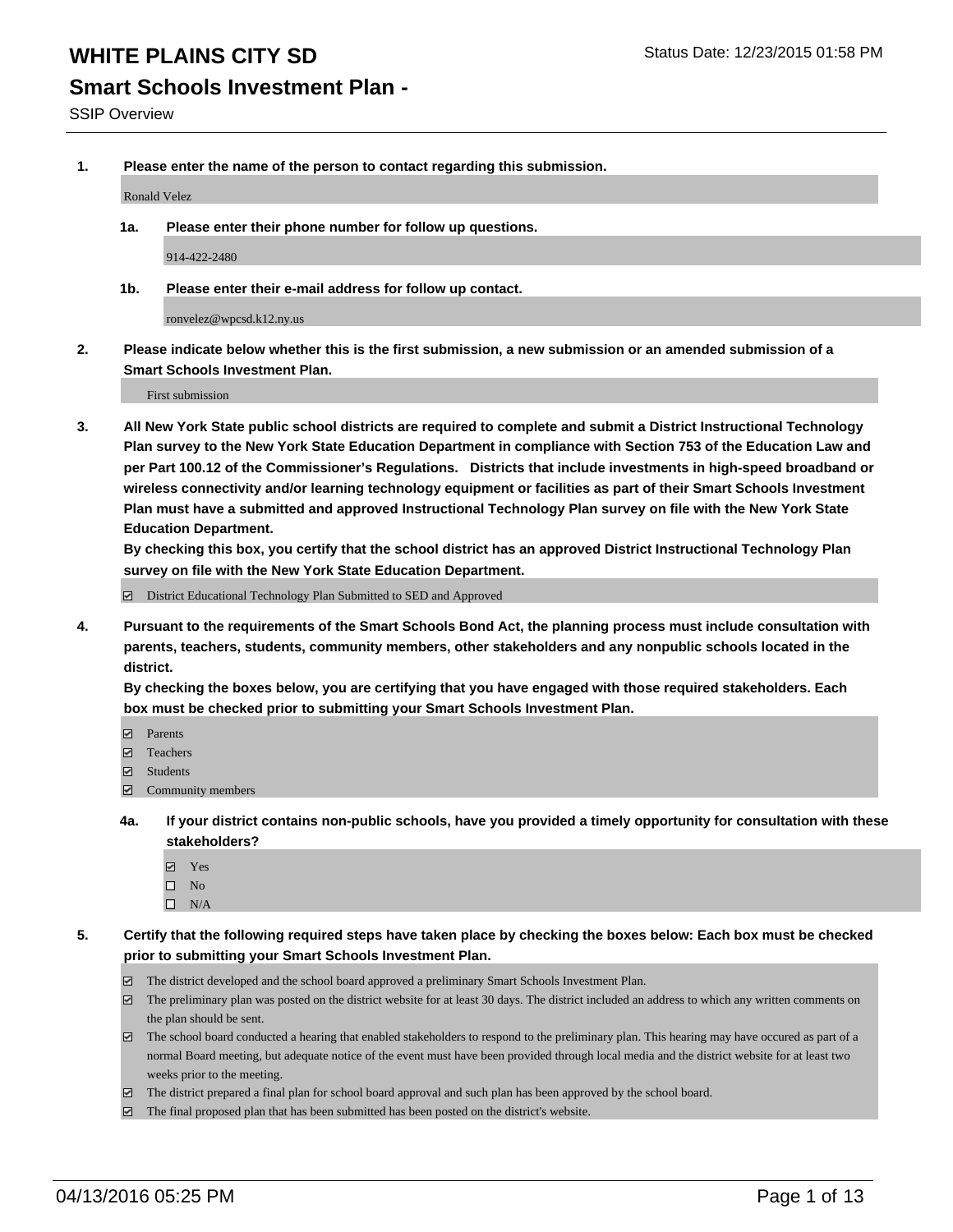SSIP Overview

**5a. Please upload the proposed Smart Schools Investment Plan (SSIP) that was posted on the district's website. Note that this should be different than your recently submitted Educational Technology Survey. The Final SSIP, as approved by the School Board, should also be posted on the website and remain there during the course of the projects contained therein.**

SmartSchools-investmentplan-White Plains-preliminary.pdf

**6. Please enter an estimate of the total number of students and staff that will benefit from this Smart Schools Investment Plan based on the cumulative projects submitted to date.**

8,289

**7. An LEA/School District may partner with one or more other LEA/School Districts to form a consortium to pool Smart Schools Bond Act funds for a project that meets all other Smart School Bond Act requirements. Each school district participating in the consortium will need to file an approved Smart Schools Investment Plan for the project and submit a signed Memorandum of Understanding that sets forth the details of the consortium including the roles of each respective district.**

 $\Box$  The district plans to participate in a consortium to partner with other school district(s) to implement a Smart Schools project.

**8. Please enter the name and 6-digit SED Code for each LEA/School District participating in the Consortium.**

| Partner LEA/District | <b>ISED BEDS Code</b> |
|----------------------|-----------------------|
| (No Response)        | (No Response)         |

**9. Please upload a signed Memorandum of Understanding with all of the participating Consortium partners.**

(No Response)

**10. Your district's Smart Schools Bond Act Allocation is:**

\$1,746,127

**11. Enter the budget sub-allocations by category that you are submitting for approval at this time. If you are not budgeting SSBA funds for a category, please enter 0 (zero.) If the value entered is \$0, you will not be required to complete that survey question.**

|                                       | Sub-<br>Allocations |
|---------------------------------------|---------------------|
| <b>School Connectivity</b>            | 1,746,127           |
| Connectivity Projects for Communities | $\Omega$            |
| Classroom Technology                  | 0                   |
| Pre-Kindergarten Classrooms           | $\Omega$            |
| Replace Transportable Classrooms      | $\Omega$            |
| High-Tech Security Features           | $\Omega$            |
| <b>Totals:</b>                        | 1,746,127.00        |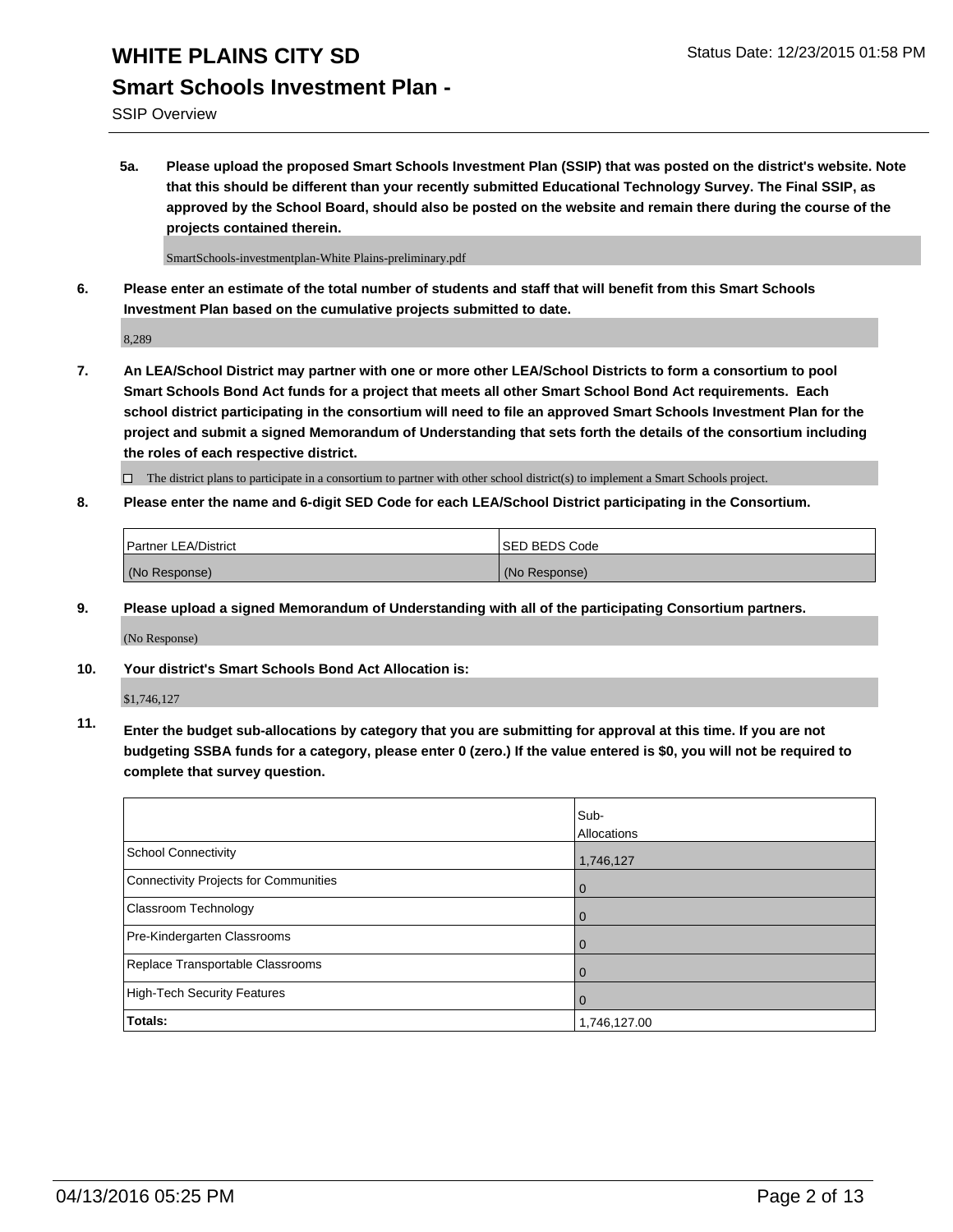School Connectivity

- **1. In order for students and faculty to receive the maximum benefit from the technology made available under the Smart Schools Bond Act, their school buildings must possess sufficient connectivity infrastructure to ensure that devices can be used during the school day. Smart Schools Investment Plans must demonstrate that:**
	- **sufficient infrastructure that meets the Federal Communications Commission's 100 Mbps per 1,000 students standard currently exists in the buildings where new devices will be deployed, or**
	- **is a planned use of a portion of Smart Schools Bond Act funds, or**
	- **is under development through another funding source.**

**Smart Schools Bond Act funds used for technology infrastructure or classroom technology investments must increase the number of school buildings that meet or exceed the minimum speed standard of 100 Mbps per 1,000 students and staff within 12 months. This standard may be met on either a contracted 24/7 firm service or a "burstable" capability. If the standard is met under the burstable criteria, it must be:**

**1. Specifically codified in a service contract with a provider, and**

**2. Guaranteed to be available to all students and devices as needed, particularly during periods of high demand, such as computer-based testing (CBT) periods.**

**Please describe how your district already meets or is planning to meet this standard within 12 months of plan submission.**

The White Plains School District has allocated capital construction funds from a local voter approved bond issue for four secondary schools (grades 6- 12) towards the purchase of all of the network/access costs, school internal connections/components and professional services. A new reliable, high speed and secure Gigabit (1GB) local area network (wiring installation and switching equipment), upon which an enterprise Wi-Fi network with redundant controllers with a capacity of 1300 Mbps on the 5 GHz band plus up to 450 Mbps on 2.4 GHz bands on each classroom WiFi access point has been installed. The completion of the four secondary schools is expected by December 2015.

The District will use the SSBA funds towards the capital construction costs for the five remaining elementary schools towards the purchase of all of the network/access costs, school internal connections/components and professional services. A new reliable, high speed and secure Gigabit (1GB) local area network (wiring installation and switching equipment), upon which the Wi-Fi network (as described above) would be extended to the five elementary school for the installation of WiFi access points in every classroom with the capacity of 1300 Mbps on the 5 GHz band plus up to 450 Mbps on 2.4 GHz bands.

In addition the District has upgraded its Wide Area Network (WAN) between its schools with a current capacity of 10GB (with expansion capacity of up to 40GB).

The District's internet broadband access is currently at 500MB and will be increased to 800MB by July 1, 2016 (using district funds). The total BEDS enrollment for 2014-15 is 7289.

All of the above technology infrastructure investments will increase the number of school buildings that meet or exceed the Federal Communications Commission minimum speed standard of 100 Mbps per 1,000 students.

- **1a. If a district believes that it will be impossible to meet this standard within 12 months, it may apply for a waiver of this requirement, as described on the Smart Schools website. The waiver must be filed and approved by SED prior to submitting this survey.**
	- By checking this box, you are certifying that the school district has an approved waiver of this requirement on file with the New York State Education Department.

#### **2. Connectivity Speed Calculator (Required)**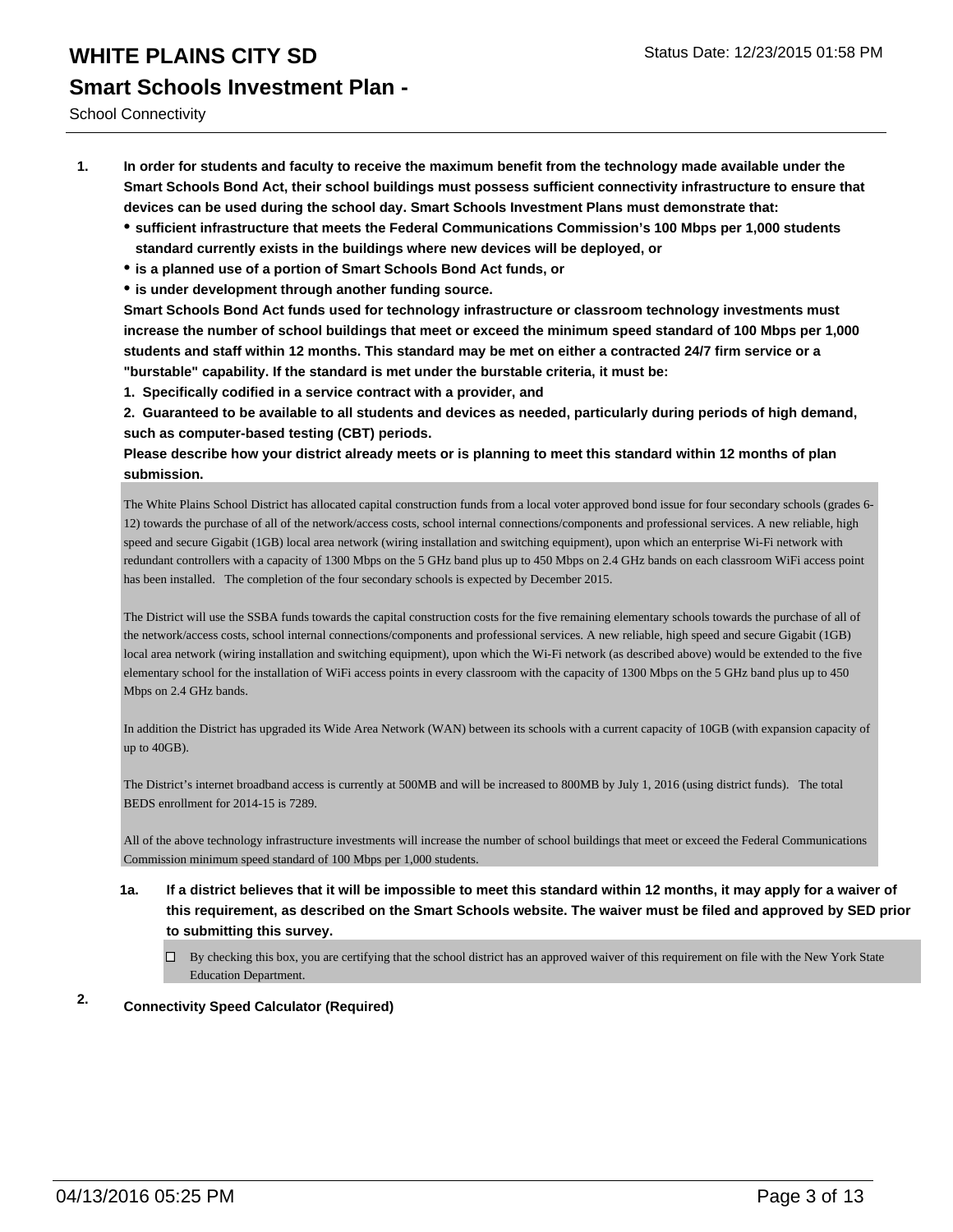**Smart Schools Investment Plan -**

School Connectivity

|                         | Number of<br><b>Students</b> | Multiply by<br>100 Kbps | Divide by 1000<br>to Convert to<br>Required<br>Speed in Mb | Current Speed<br>lin Mb | Expected<br>Speed to be<br> Attained Within   Required<br>12 Months | <b>Expected Date</b><br>When<br>Speed<br>Will be<br>Met |
|-------------------------|------------------------------|-------------------------|------------------------------------------------------------|-------------------------|---------------------------------------------------------------------|---------------------------------------------------------|
| <b>Calculated Speed</b> | (No<br>Response)             | (No Response)           | (No<br>Response)                                           | (No<br>Response)        | (No<br>Response)                                                    | (No<br>Response)                                        |
| Totals:                 |                              |                         |                                                            |                         |                                                                     |                                                         |

#### **3. Briefly describe how you intend to use Smart Schools Bond Act funds for high-speed broadband and/or wireless connectivity projects in school buildings.**

The White Plains School District intends on using Smart Schools Bond Act funds for capital construction costs to install new broadband network and enterprise WiFi networking equipment on a one-time, capital improvement basis in order to expand broadband network access and increase wireless capacity in and around the school buildings for our students. Funding will be used for the purchase of all of the network/access costs, school internal connections/components and professional services required for the capital construction project. Funding for this capital project will ensure all school building meet or exceed the Federal Communications Commission minimum speed standard of 100 Mbps per 1,000 students.

#### **4. Briefly describe the linkage between the district's District Instructional Technology Plan and the proposed projects. (There should be a link between your response to this question and your response to Question 1 in Part E. Curriculum and Instruction "What are the district's plans to use digital connectivity and technology to improve teaching and learning?)**

The district plans to use the model of Learner Active Technology Infused Classrooms (LATIC) in order to improve teaching and learning and promote collaboration and digital citizenship aligned with ISTE and Common Core Standards and the district curriculum. LATIC focuses on three primary goals; engagement with content, student responsibility for learning, and high academic rigor. The district will use 1:1 Mobile devices that provides 24/7 access to instructional resources such as online databases and curriculum specific software applications, and cloud based software that promotes collaboration and creativity.

Teachers and students will have greater access to resources that promote personalized learning as well as peer to peer collaboration. This increased access will allow teachers to create differentiated learning pathways that allow all students to achieve success.

In order to complement and enhance the district's investment in 1:1 mobile devices and LATIC professional development (non-SmartSchools funding), all of the schools and classrooms require a reliable, secure, high speed local area network (LAN) backbone upon which an enterprise Wi-Fi network is built upon for both coverage and density. Without the reliable, secure and high speed network and classroom WiFi connectivity, the Instructional Technology Plan for a 1:1 initiative will not be as successful.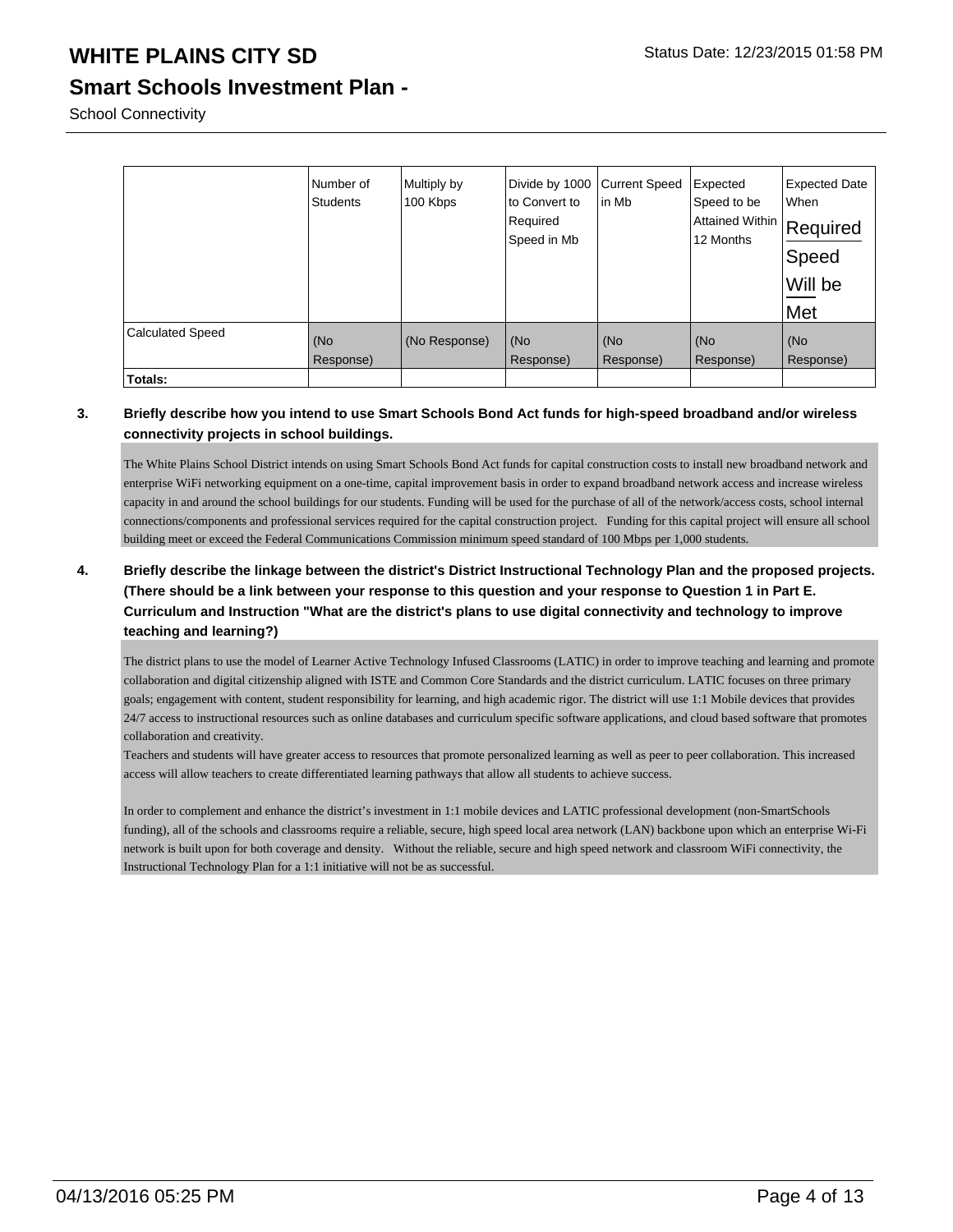School Connectivity

**5. If the district wishes to have students and staff access the Internet from wireless devices within the school building, or in close proximity to it, it must first ensure that it has a robust Wi-Fi network in place that has sufficient bandwidth to meet user demand.**

#### **Please describe how you have quantified this demand and how you plan to meet this demand.**

The White Plains School District has allocated capital construction funds from a local voter approved bond issue for four secondary schools (grades 6- 12) towards the purchase of new reliable, high speed and secure Gigabit (1GB) local area network (wiring installation and switching equipment), upon which an enterprise Wi-Fi network with redundant controllers with a capacity of 1300 Mbps on the 5 GHz band plus up to 450 Mbps on 2.4 GHz bands in each classroom WiFi access point has been installed. The WiFi network installation will provide coverage and capacity through the installation of one access point in every classroom and four to five access points in large group areas (such as Gym and Cafeterias). Each access point will have the capacity to handle 30-50 devices at one time. The average class size for our secondary schools is 28 students. The completion of the four secondary schools is expected by December 2015.

 The District will use the SSBA funds towards the capital construction costs for the five remaining elementary schools (grades K-5) towards building a new reliable, high speed and secure Gigabit (1GB) local area network (wiring installation and switching equipment), upon which the Wi-Fi network (as described above) would be extended to the five elementary school for the installation of WiFi access points in every classroom with the capacity of 1300 Mbps on the 5 GHz band plus up to 450 Mbps on 2.4 GHz bands. The WiFi network installation will provide coverage and capacity through the installation of one access point in every classroom and four to five access points in large group areas (such as Gym and Cafeterias). Each access point will have the capacity to handle 30-50 devices at one time. The average class size for our elementary schools is 25 students.

**6. As indicated on Page 5 of the guidance, the Office of Facilities Planning will have to conduct a preliminary review of all capital projects, including connectivity projects.**

| Project Number  |  |
|-----------------|--|
| 662200017999002 |  |

**7. Certain high-tech security and connectivity infrastructure projects may be eligible for an expedited review process as determined by the Office of Facilities Planning.**

**Was your project deemed eligible for streamlined review?**

No

**8. Include the name and license number of the architect or engineer of record.**

| Name                    | Number<br>∟icense |
|-------------------------|-------------------|
| Michael William Lantier | 88354             |

**9. If you are submitting an allocation for School Connectivity complete this table. Note that the calculated Total at the bottom of the table must equal the Total allocation for this category that you entered in the SSIP Overview overall budget.**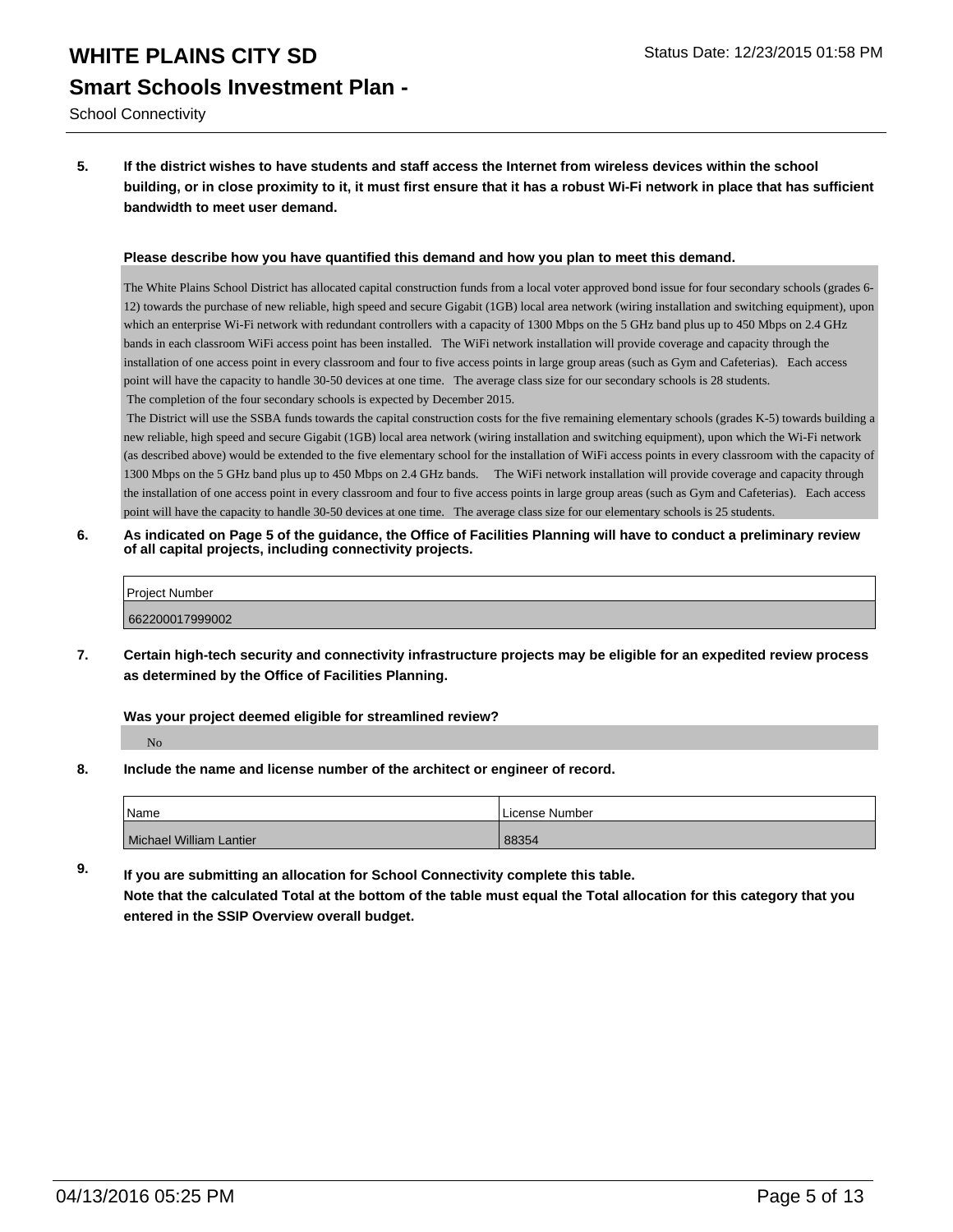### **Smart Schools Investment Plan -**

School Connectivity

|                                            | Sub-          |
|--------------------------------------------|---------------|
|                                            | Allocation    |
| Network/Access Costs                       | 1,209,760     |
| <b>Outside Plant Costs</b>                 | (No Response) |
| School Internal Connections and Components | 465,001       |
| <b>Professional Services</b>               | 71,366        |
| Testing                                    | (No Response) |
| <b>Other Upfront Costs</b>                 | (No Response) |
| <b>Other Costs</b>                         | (No Response) |
| Totals:                                    | 1,746,127.00  |

| Select the allowable expenditure | Item to be purchased | Quantity      | Cost per Item | <b>Total Cost</b> |
|----------------------------------|----------------------|---------------|---------------|-------------------|
| type.                            |                      |               |               |                   |
| Repeat to add another item under |                      |               |               |                   |
| each type.                       |                      |               |               |                   |
| (No Response)                    | (No Response)        | (No Response) | (No Response) | (No Response)     |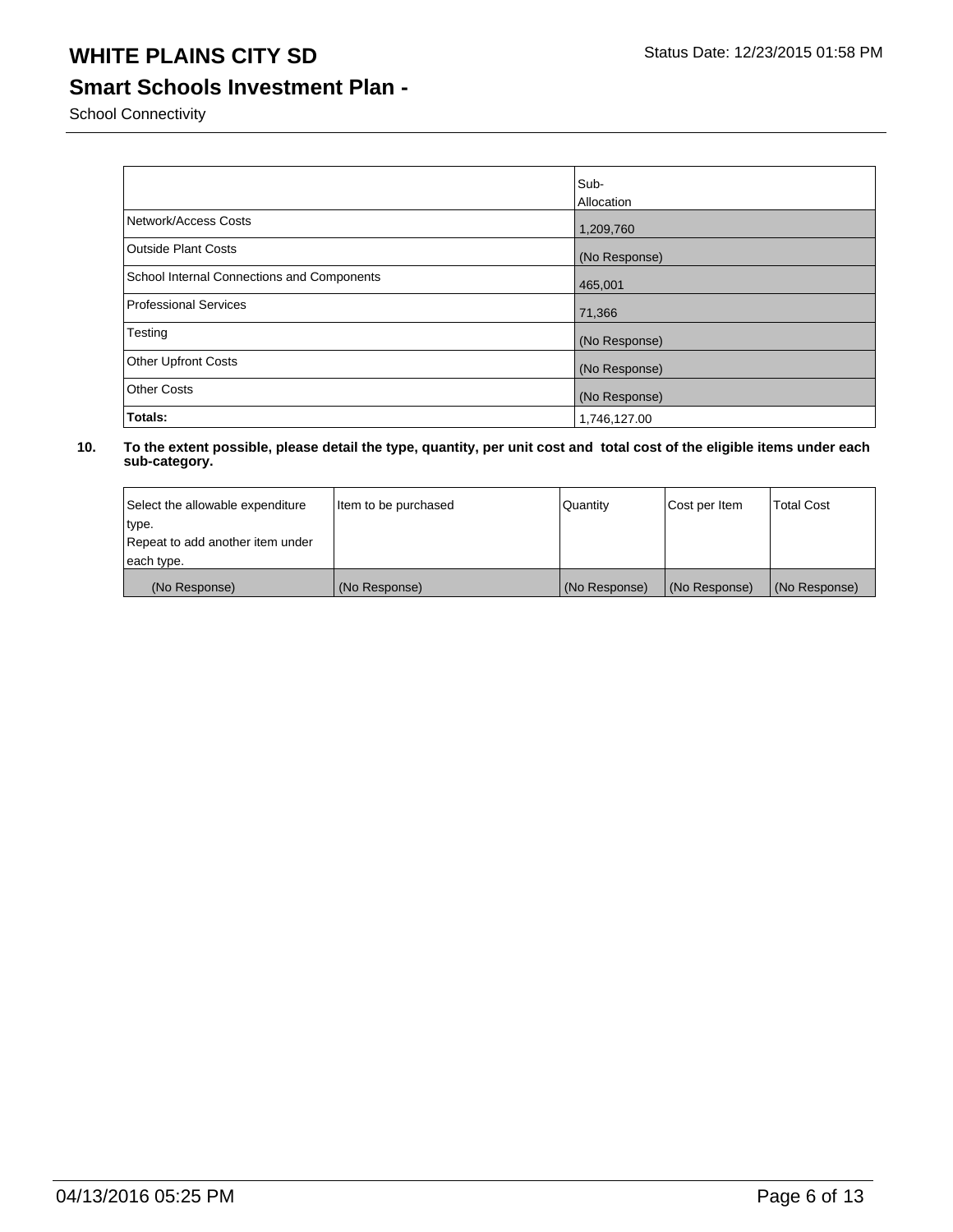#### **Smart Schools Investment Plan -**

Community Connectivity (Broadband and Wireless)

**1. Briefly describe how you intend to use Smart Schools Bond Act funds for high-speed broadband and/or wireless connectivity projects in the community.**

(No Response)

**2. Please describe how the proposed project(s) will promote student achievement and increase student and/or staff access to the Internet in a manner that enhances student learning and/or instruction outside of the school day and/or school building.**

(No Response)

**3. Community connectivity projects must comply with all the necessary local building codes and regulations (building and related permits are not required prior to plan submission).**

 $\Box$  I certify that we will comply with all the necessary local building codes and regulations.

**4. Please describe the physical location of the proposed investment.**

(No Response)

**5. Please provide the initial list of partners participating in the Community Connectivity Broadband Project, along with their Federal Tax Identification (Employer Identification) number.**

| <b>Project Partners</b> | I Federal ID # |
|-------------------------|----------------|
| (No Response)           | (No Response)  |

**6. If you are submitting an allocation for Community Connectivity, complete this table.**

**Note that the calculated Total at the bottom of the table must equal the Total allocation for this category that you entered in the SSIP Overview overall budget.**

|                                    | Sub-Allocation |
|------------------------------------|----------------|
| Network/Access Costs               | (No Response)  |
| Outside Plant Costs                | (No Response)  |
| <b>Tower Costs</b>                 | (No Response)  |
| <b>Customer Premises Equipment</b> | (No Response)  |
| Professional Services              | (No Response)  |
| Testing                            | (No Response)  |
| <b>Other Upfront Costs</b>         | (No Response)  |
| Other Costs                        | (No Response)  |
| Totals:                            |                |

| Select the allowable expenditure | Item to be purchased | Quantity      | Cost per Item | <b>Total Cost</b> |
|----------------------------------|----------------------|---------------|---------------|-------------------|
| type.                            |                      |               |               |                   |
| Repeat to add another item under |                      |               |               |                   |
| each type.                       |                      |               |               |                   |
| (No Response)                    | (No Response)        | (No Response) | (No Response) | (No Response)     |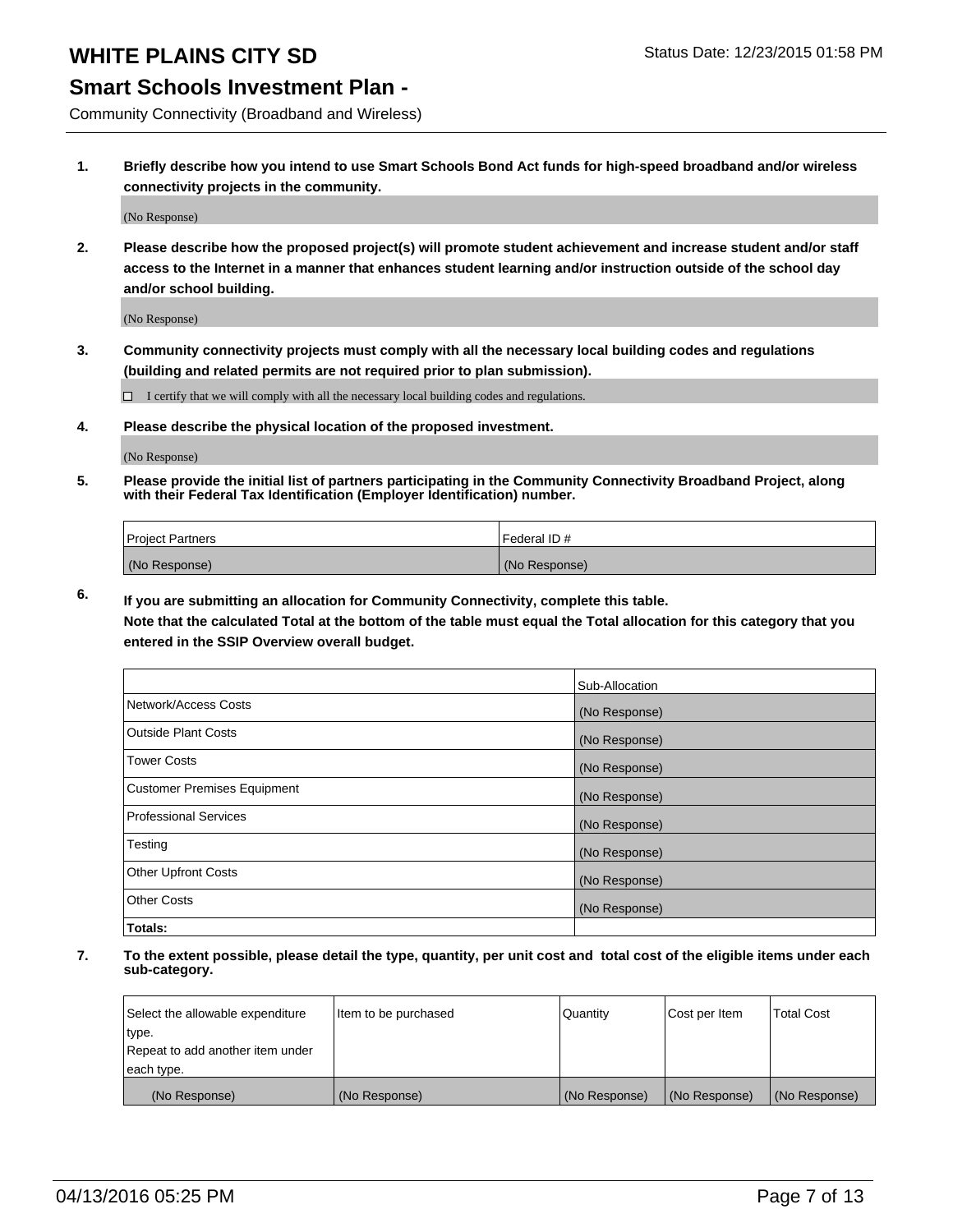#### Classroom Learning Technology

**1. In order for students and faculty to receive the maximum benefit from the technology made available under the Smart Schools Bond Act, their school buildings must possess sufficient connectivity infrastructure to ensure that devices can be used during the school day. Smart Schools Investment Plans must demonstrate that sufficient infrastructure that meets the Federal Communications Commission's 100 Mbps per 1,000 students standard currently exists in the buildings where new devices will be deployed, or is a planned use of a portion of Smart Schools Bond Act funds, or is under development through another funding source.**

**Smart Schools Bond Act funds used for technology infrastructure or classroom technology investments must increase the number of school buildings that meet or exceed the minimum speed standard of 100 Mbps per 1,000 students and staff within 12 months. This standard may be met on either a contracted 24/7 firm service or a "burstable" capability. If the standard is met under the burstable criteria, it must be:**

**1. Specifically codified in a service contract with a provider, and**

**2. Guaranteed to be available to all students and devices as needed, particularly during periods of high demand, such as computer-based testing (CBT) periods.**

**Please describe how your district already meets or is planning to meet this standard within 12 months of plan submission.**

(No Response)

**1a. If a district believes that it will be impossible to meet this standard within 12 months, it may apply for a waiver of this requirement, as described on the Smart Schools website. The waiver must be filed and approved by SED prior to submitting this survey.**

 $\Box$  By checking this box, you are certifying that the school district has an approved waiver of this requirement on file with the New York State Education Department.

#### **2. Connectivity Speed Calculator (Required)**

|                         | Number of<br><b>Students</b> | Multiply by<br>100 Kbps | Divide by 1000<br>to Convert to<br>Required<br>Speed in Mb | <b>Current Speed</b><br>lin Mb | Expected<br>Speed to be<br> Attained Within   Required<br>12 Months | <b>Expected Date</b><br>When<br>Speed<br>Will be<br>Met |
|-------------------------|------------------------------|-------------------------|------------------------------------------------------------|--------------------------------|---------------------------------------------------------------------|---------------------------------------------------------|
| <b>Calculated Speed</b> | (No<br>Response)             | (No Response)           | (No<br>Response)                                           | (No<br>Response)               | (No<br>Response)                                                    | (No<br>Response)                                        |
| <b>Totals:</b>          |                              |                         |                                                            |                                |                                                                     |                                                         |

**3. If the district wishes to have students and staff access the Internet from wireless devices within the school building, or in close proximity to it, it must first ensure that it has a robust Wi-Fi network in place that has sufficient bandwidth to meet user demand.**

**Please describe how you have quantified this demand and how you plan to meet this demand.**

(No Response)

**4. All New York State public school districts are required to complete and submit an Instructional Technology Plan survey to the New York State Education Department in compliance with Section 753 of the Education Law and per Part 100.12 of the Commissioner's Regulations.**

**Districts that include educational technology purchases as part of their Smart Schools Investment Plan must have a submitted and approved Instructional Technology Plan survey on file with the New York State Education Department.**

 $\Box$  By checking this box, you are certifying that the school district has an approved Instructional Technology Plan survey on file with the New York State Education Department.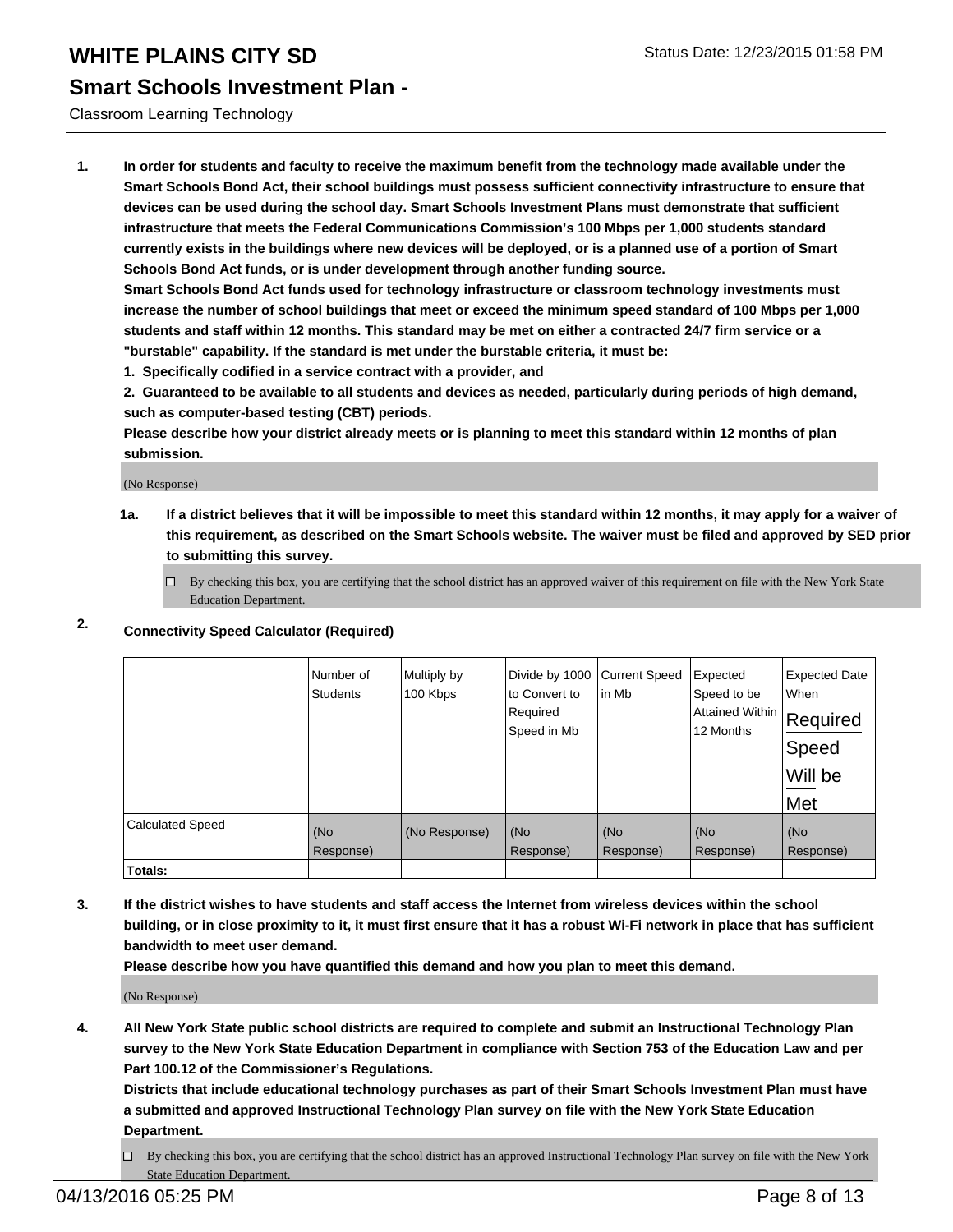#### Classroom Learning Technology

**5. Describe the devices you intend to purchase and their compatibility with existing or planned platforms or systems. Specifically address the adequacy of each facility's electrical, HVAC and other infrastructure necessary to install and support the operation of the planned technology.**

(No Response)

- **6. Describe how the proposed technology purchases will:**
	- **> enhance differentiated instruction;**
	- **> expand student learning inside and outside the classroom;**
	- **> benefit students with disabilities and English language learners; and**
	- **> contribute to the reduction of other learning gaps that have been identified within the district.**

**The expectation is that districts will place a priority on addressing the needs of students who struggle to succeed in a rigorous curriculum. Responses in this section should specifically address this concern and align with the district's Instructional Technology Plan (in particular Question 2 of E. Curriculum and Instruction: "Does the district's instructional technology plan address the needs of students with disabilities to ensure equitable access to instruction, materials and assessments?" and Question 3 of the same section: "Does the district's instructional technology plan address the provision of assistive technology specifically for students with disabilities to ensure access to and participation in the general curriculum?"**

(No Response)

**7. Where appropriate, briefly describe how the proposed technology purchases will enhance ongoing communication with parents and other stakeholders and help the district facilitate technology-based regional partnerships, including distance learning and other efforts.**

(No Response)

**8. Describe the district's plan to provide professional development to ensure that administrators, teachers and staff can employ the technology purchased to enhance instruction successfully.**

**Note: This response should be aligned and expanded upon in accordance with your district's response to Question 1 of F. Professional Development of your Instructional Technology Plan: "Please provide a summary of professional development offered to teachers and staff, for the time period covered by this plan, to support technology to enhance teaching and learning. Please include topics, audience and method of delivery within your summary."**

(No Response)

- **9. Districts must contact the SUNY/CUNY teacher preparation program that supplies the largest number of the district's new teachers to request advice on innovative uses and best practices at the intersection of pedagogy and educational technology.**
	- $\Box$  By checking this box, you certify that you have contacted the SUNY/CUNY teacher preparation program that supplies the largest number of your new teachers to request advice on these issues.
- **10. A district whose Smart Schools Investment Plan proposes the purchase of technology devices and other hardware must account for nonpublic schools in the district.**

**Are there nonpublic schools within your school district?**

□ Yes  $\square$  No

**11. Nonpublic Classroom Technology Loan Calculator The Smart Schools Bond Act provides that any Classroom Learning Technology purchases made using Smart**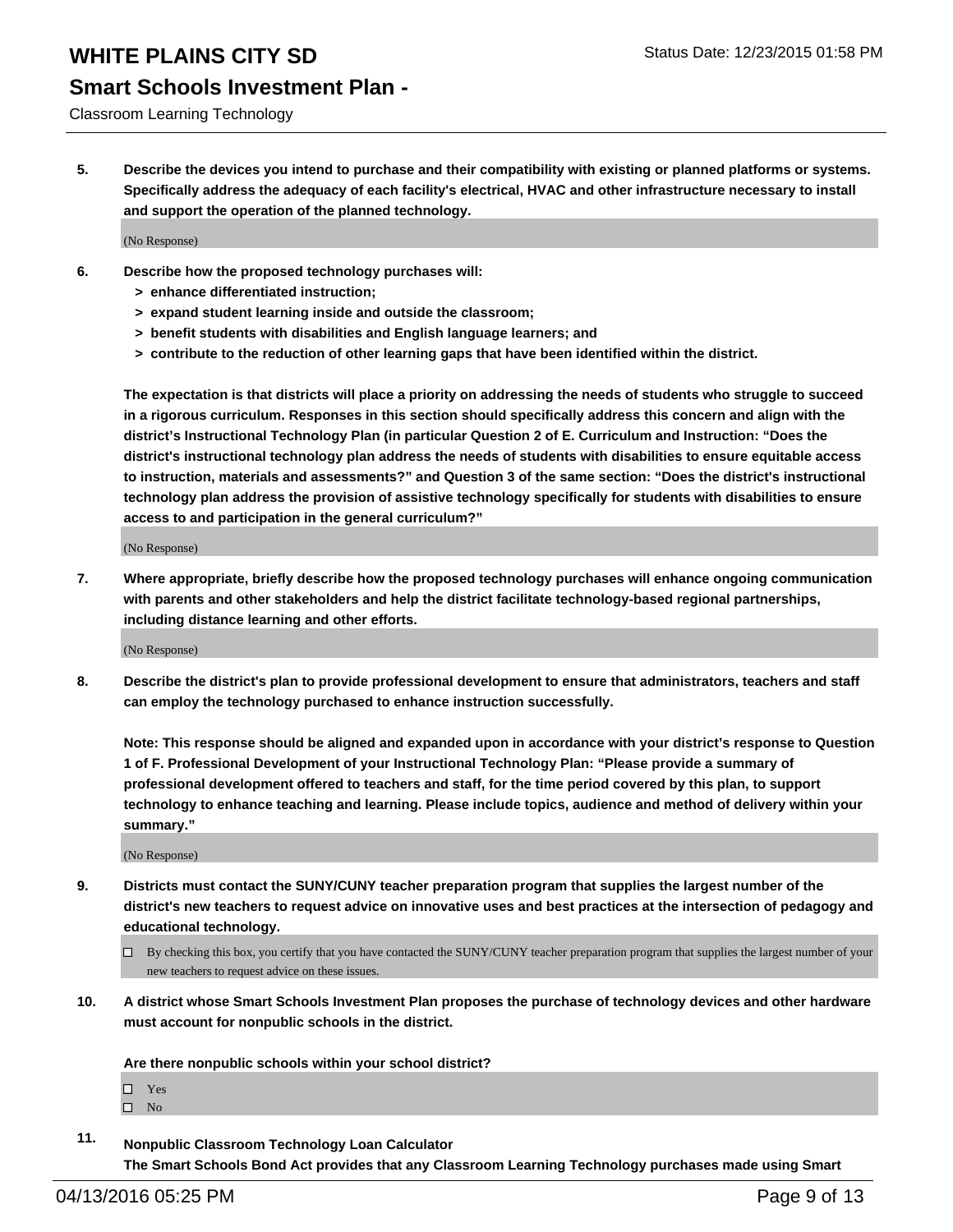Classroom Learning Technology

**Schools funds shall be lent, upon request, to nonpublic schools in the district. However, no school district shall be required to loan technology in amounts greater than the total obtained and spent on technology pursuant to the Smart Schools Bond Act and the value of such loan may not exceed the total of \$250 multiplied by the nonpublic school enrollment in the base year at the time of enactment. See:**

**http://www.p12.nysed.gov/mgtserv/smart\_schools/docs/Smart\_Schools\_Bond\_Act\_Guidance\_04.27.15\_Final.pdf.**

|                                     | 1. Classroom<br>Technology<br>Sub-allocation | 2. Public<br>Enrollment<br>$(2014 - 15)$ | 3. Nonpublic<br><b>Enrollment</b><br>(2014-15)                                                | l 4. Sum of<br>Public and<br>Nonpublic<br>Enrollment | 15. Total Per<br>Pupil Sub-<br>lallocation | 6. Total<br>Nonpublic Loan<br>Amount |
|-------------------------------------|----------------------------------------------|------------------------------------------|-----------------------------------------------------------------------------------------------|------------------------------------------------------|--------------------------------------------|--------------------------------------|
| Calculated Nonpublic Loan<br>Amount |                                              |                                          | (No Response)   (No Response)   (No Response)   (No Response)   (No Response)   (No Response) |                                                      |                                            |                                      |

**12. To ensure the sustainability of technology purchases made with Smart Schools funds, districts must demonstrate a long-term plan to maintain and replace technology purchases supported by Smart Schools Bond Act funds. This sustainability plan shall demonstrate a district's capacity to support recurring costs of use that are ineligible for Smart Schools Bond Act funding such as device maintenance, technical support, Internet and wireless fees, maintenance of hotspots, staff professional development, building maintenance and the replacement of incidental items. Further, such a sustainability plan shall include a long-term plan for the replacement of purchased devices and equipment at the end of their useful life with other funding sources.**

 $\Box$  By checking this box, you certify that the district has a sustainability plan as described above.

**13. Districts must ensure that devices purchased with Smart Schools Bond funds will be distributed, prepared for use, maintained and supported appropriately. Districts must maintain detailed device inventories in accordance with generally accepted accounting principles.**

 $\Box$  By checking this box, you certify that the district has a distribution and inventory management plan and system in place.

**14. If you are submitting an allocation for Classroom Learning Technology complete this table. Note that the calculated Total at the bottom of the table must equal the Total allocation for this category that you entered in the SSIP Overview overall budget.**

|                          | Sub-Allocation |
|--------------------------|----------------|
| Interactive Whiteboards  | (No Response)  |
| <b>Computer Servers</b>  | (No Response)  |
| <b>Desktop Computers</b> | (No Response)  |
| Laptop Computers         | (No Response)  |
| <b>Tablet Computers</b>  | (No Response)  |
| Other Costs              | (No Response)  |
| Totals:                  |                |

| Select the allowable expenditure | litem to be purchased | Quantity      | Cost per Item | <b>Total Cost</b> |
|----------------------------------|-----------------------|---------------|---------------|-------------------|
| type.                            |                       |               |               |                   |
| Repeat to add another item under |                       |               |               |                   |
| each type.                       |                       |               |               |                   |
| (No Response)                    | (No Response)         | (No Response) | (No Response) | (No Response)     |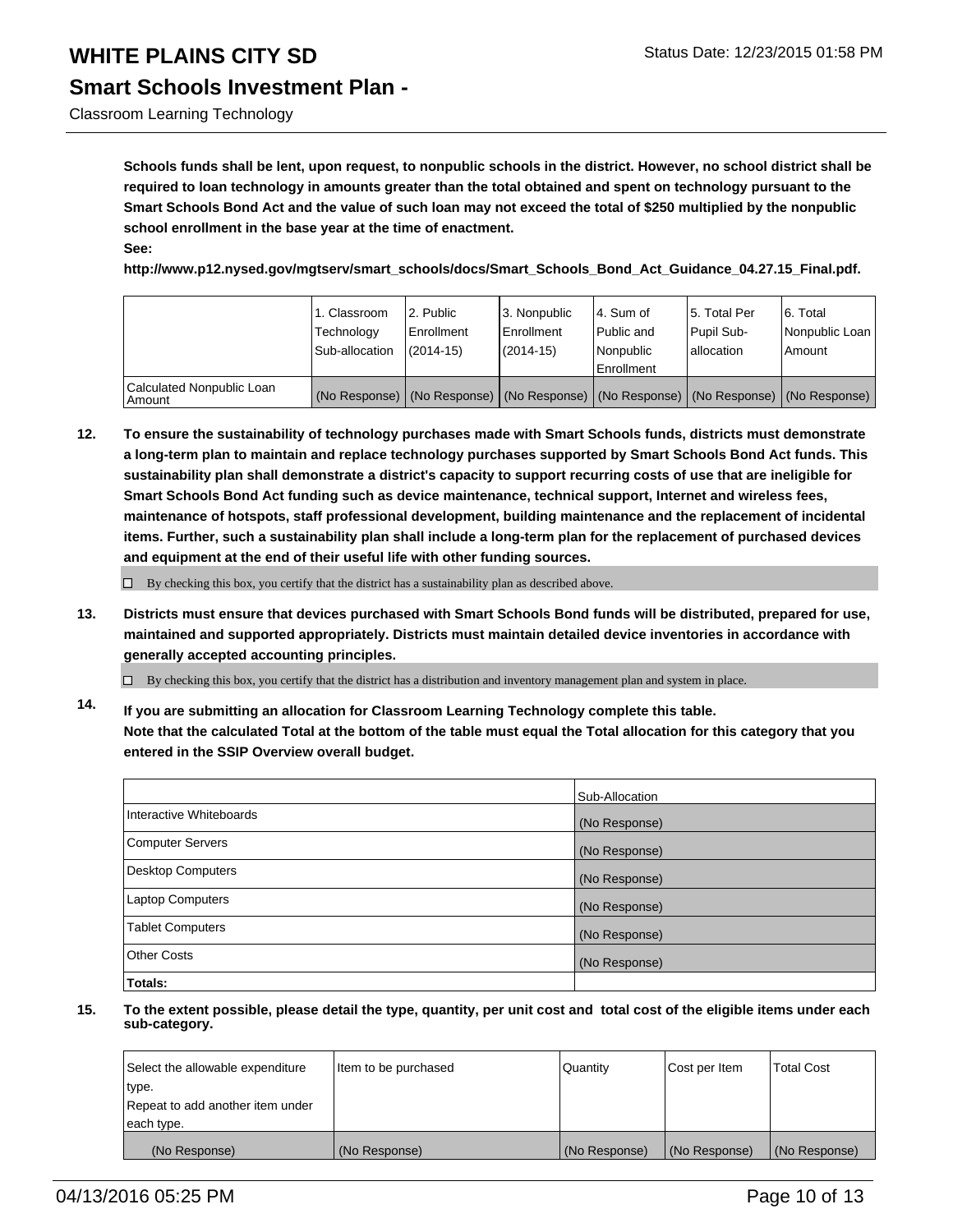#### Pre-Kindergarten Classrooms

**1. Provide information regarding how and where the district is currently serving pre-kindergarten students and justify the need for additional space with enrollment projections over 3 years.**

(No Response)

- **2. Describe the district's plan to construct, enhance or modernize education facilities to accommodate prekindergarten programs. Such plans must include:**
	- **Specific descriptions of what the district intends to do to each space;**
	- **An affirmation that pre-kindergarten classrooms will contain a minimum of 900 square feet per classroom;**
	- **The number of classrooms involved;**
	- **The approximate construction costs per classroom; and**
	- **Confirmation that the space is district-owned or has a long-term lease that exceeds the probable useful life of the improvements.**

(No Response)

**3. Smart Schools Bond Act funds may only be used for capital construction costs. Describe the type and amount of additional funds that will be required to support ineligible ongoing costs (e.g. instruction, supplies) associated with any additional pre-kindergarten classrooms that the district plans to add.**

(No Response)

**4. All plans and specifications for the erection, repair, enlargement or remodeling of school buildings in any public school district in the State must be reviewed and approved by the Commissioner. Districts that plan capital projects using their Smart Schools Bond Act funds will undergo a Preliminary Review Process by the Office of Facilities Planning.**

| Project Number |  |
|----------------|--|
| (No Response)  |  |

**5. If you have made an allocation for Pre-Kindergarten Classrooms, complete this table. Note that the calculated Total at the bottom of the table must equal the Total allocation for this category that you**

**entered in the SSIP Overview overall budget.**

|                                          | Sub-Allocation |
|------------------------------------------|----------------|
| Construct Pre-K Classrooms               | (No Response)  |
| Enhance/Modernize Educational Facilities | (No Response)  |
| Other Costs                              | (No Response)  |
| Totals:                                  |                |

| Select the allowable expenditure | Item to be purchased | Quantity      | Cost per Item | <b>Total Cost</b> |
|----------------------------------|----------------------|---------------|---------------|-------------------|
| type.                            |                      |               |               |                   |
| Repeat to add another item under |                      |               |               |                   |
| each type.                       |                      |               |               |                   |
| (No Response)                    | (No Response)        | (No Response) | (No Response) | (No Response)     |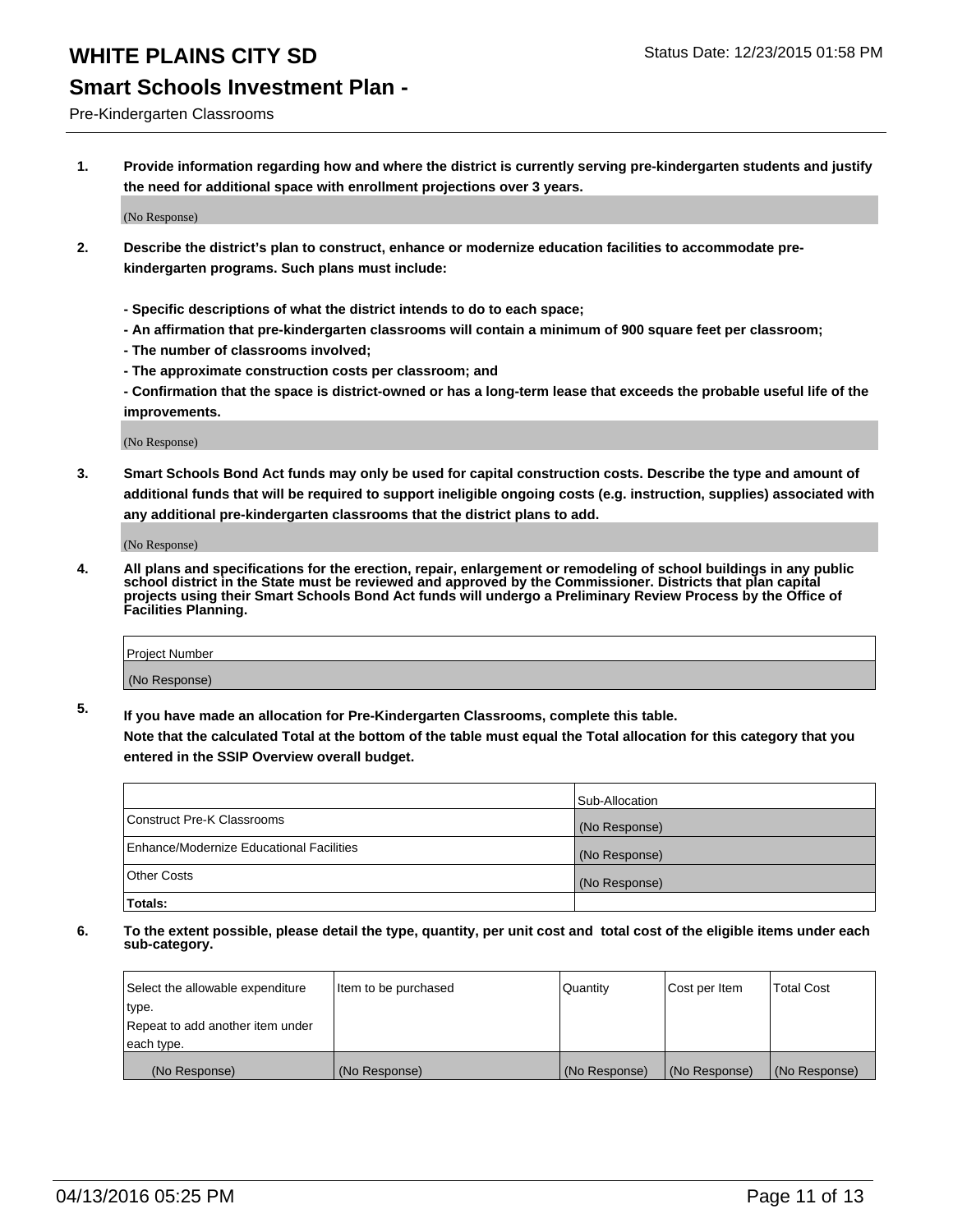#### **Smart Schools Investment Plan -**

Replace Transportable Classrooms

**1. Describe the district's plan to construct, enhance or modernize education facilities to provide high-quality instructional space by replacing transportable classrooms.**

(No Response)

**2. All plans and specifications for the erection, repair, enlargement or remodeling of school buildings in any public school district in the State must be reviewed and approved by the Commissioner. Districts that plan capital projects using their Smart Schools Bond Act funds will undergo a Preliminary Review Process by the Office of Facilities Planning.**

| Project Number |  |
|----------------|--|
| (No Response)  |  |

**3. For large projects that seek to blend Smart Schools Bond Act dollars with other funds, please note that Smart Schools Bond Act funds can be allocated on a pro rata basis depending on the number of new classrooms built that directly replace transportable classroom units.**

**If a district seeks to blend Smart Schools Bond Act dollars with other funds describe below what other funds are being used and what portion of the money will be Smart Schools Bond Act funds.**

(No Response)

**4. If you have made an allocation for Replace Transportable Classrooms, complete this table. Note that the calculated Total at the bottom of the table must equal the Total allocation for this category that you entered in the SSIP Overview overall budget.**

|                                                | Sub-Allocation |
|------------------------------------------------|----------------|
| Construct New Instructional Space              | (No Response)  |
| Enhance/Modernize Existing Instructional Space | (No Response)  |
| <b>Other Costs</b>                             | (No Response)  |
| Totals:                                        |                |

| Select the allowable expenditure | Item to be purchased | Quantity      | Cost per Item | <b>Total Cost</b> |
|----------------------------------|----------------------|---------------|---------------|-------------------|
| type.                            |                      |               |               |                   |
| Repeat to add another item under |                      |               |               |                   |
| each type.                       |                      |               |               |                   |
| (No Response)                    | (No Response)        | (No Response) | (No Response) | (No Response)     |